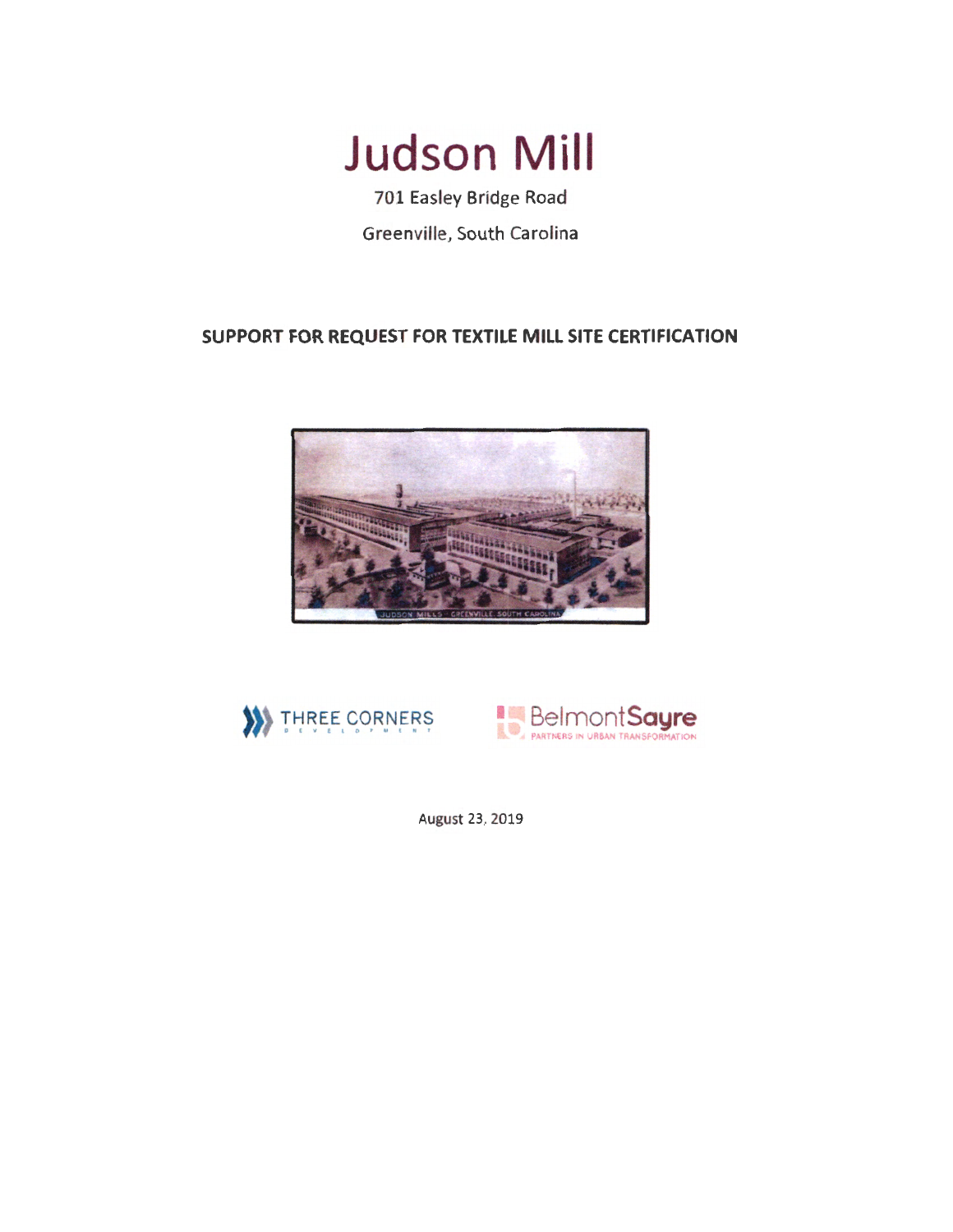## **TABLE OF CONTENTS**

Timeline of Mill Ownership and Uses Location of Mill Buildings Documentation of Acquisition by Current Owner Initial Use of Facility Evidence of Mill Closure and Details on Operations over Last 1+ Years Geographic Area of Textile Mill Site Confirmation that Facility has not Previously Received Textile Mill Credits

Exhibit A - Evidence of Use / Closure of Facility Exhibit B- Property Report Exhibit C- Deeds Exhibit D- Surveys Exhibit E - Letter from Appalachian Council of Governments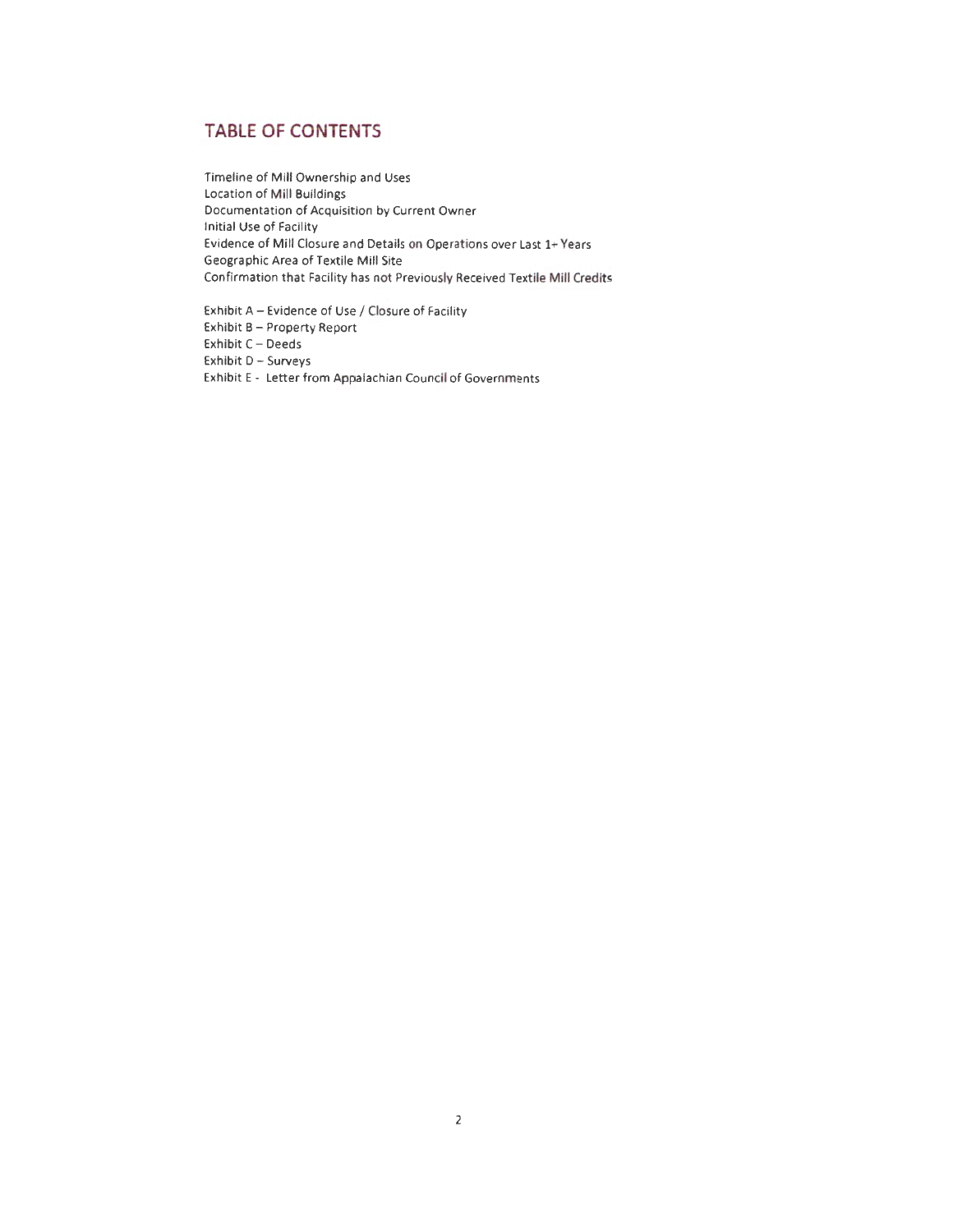### **TIM ELINE OF MILL OWNERSHIP AND USES**

- **1911-** Judson Mills is constructed as Westervelt Mills; the plant is named after John Irving Westervelt, a principal shareholder and the president of the operation . The plant includes a mill village and mill houses.
- **1913-** Westervelt resigns and is replaced by Bennette Geer, a former English professor at Furman University and manager of Easley Mills. Geer renames the operation Judson Mills, after his mentor and former Furman University president, Charles Judson.
- **1924** Gerrish Milliken, president of Deering-Milliken, acquires a majority share in the mill.
- **1927-** The operation becomes fully owned by Deering-Milliken.
- **1930s-** Milliken sells mill housing to private owners.
- **February 2015 -** Milliken announces the closure of the Judson plant.
- **October 2015-** Judson Mills formally closes.

### **LOCATION**

The facility is located at 701 Easley Bridge Road in the County of Greenville, South Carolina.

### **DOCUMENTATION OF ACQUISITION BY CURRENT OWNER**

Current owners of the property are:

- Judson Mill Ventures, LLC
- Judson Mill Ventures I, LLC
- Judson Mill Ventures II, LLC
- Judson Mill Ventures Ill, LLC
- Judson Mill Ventures IV, LLC
- Judson Mill Ventures V, LLC

As shown in Exhibit C, the entire development was initially acquired by Judson Mill Ventures, LLC. Judson Mill Ventures, LLC subsequently conveyed portions of the development to Judson Mill Ventures I, LLC, Judson Mill Ventures II, LLC, Judson Mill Ventures III, LLC, Judson Mill Ventures IV, LLC and Judson Mill Ventures V, LLC. The various parcels were restructured as reflected on the recombination survey attached as Exhibit D.

#### **INITIAL USE OF FACILITY**

Judson Mills was constructed in 1910-1911 in response to the rapid textile industrialization of the South Carolina Upstate. It originally operated 53,000 spindles and 1,200 looms and was the first mill to produce fine lawns and linens in the south.

# **EVIDENCE OF MILL CLOSURE AND DETAILS ON OPERATIONS OVER THE LAST 1+ YEARS**

Judson Mill was closed in 2015. (See Exhibit A.) The facility has been vacant since its closure in 2015.

## **GEOGRAPHIC AREA OF TEXTILE MILL SITE**

The Judson Mill textile mill site was acquired on October 16, 2017. The Judson Mill site is located in a distressed area of Greenville County, SC, as designated by the Appalachian Council of Governments. (See Exhibit E.) Therefore, the textile mill site includes the textile mill structure, together with all land and improvements which were used directly for textile manufacturing operations or ancillary uses, or were located on the same or a contiguous parcel within one thousand feet any textile mill structure or ancillary uses. The term "contiguous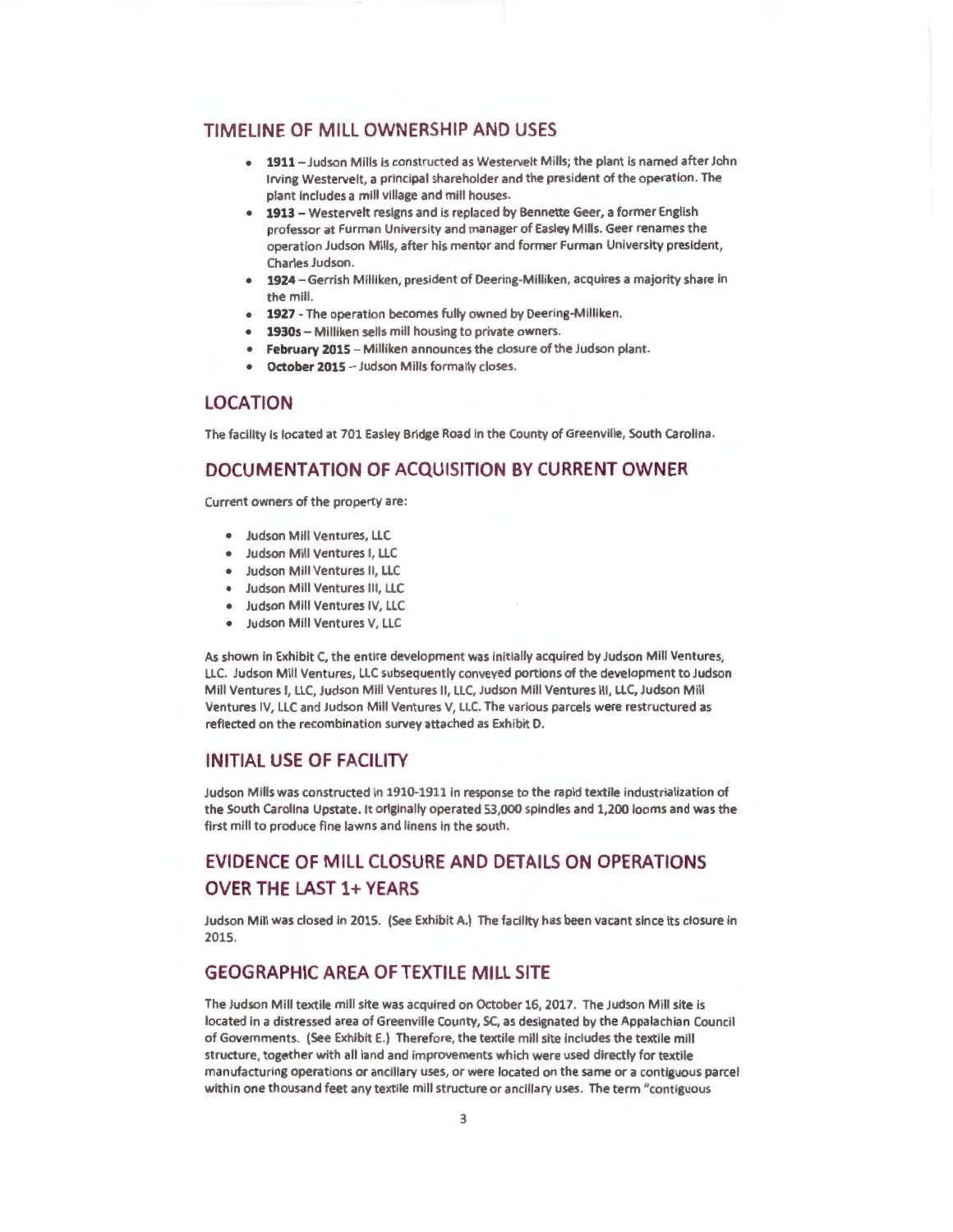parcel" in this context means any separate tax parcel sharing a common boundary with an adjacent parcel or separated only by a public road. (S.C. Code Section 12-65-20(4)).

Ancillary uses are uses related to the textile manufacturing, dyeing, or finishing operations on a textile mill site consisting of sales, distribution, storage, water runoff, wastewater treatment and detention, pollution control, landfill, personnel offices, security offices, employee parking.. dining and recreation areas, and internal roadways or driveways directly associated with such uses (S.C. Code Section 12-65-20(2)). Tax parcel 0114001000104 contains the original Main Mill; Tax parcel 0114001000102 contains the Picker House Buildings, the Weave Building, internal roadways and employee parking; Tax parcel 0114001000106 contains the Twister Building; Tax parcel 0114001000105 contains Warehouses, the Boiler Room/Pump House, the She/Printshop and the smokestack; Tax parcel 0114001000103 contains a Warehouse and Tax parcels 0114001000100, 0115000400100 and 0115000400300 contain employee parking and internal roadways or driveways. The entire property is within 1,000 feet of the textile mill structure and ancillary uses and is either located on the same or a contiguous parcel; thus all of the property comprises the textile mill site. (Please refer to Exhibit D- Survey).

# **CONFIRMATION THAT FACILITY HAS NOT PREVIOUSLY RECEIVED TEXTILE MILL CREDITS**

None of the ownership entities has received textile mills credits for this facility.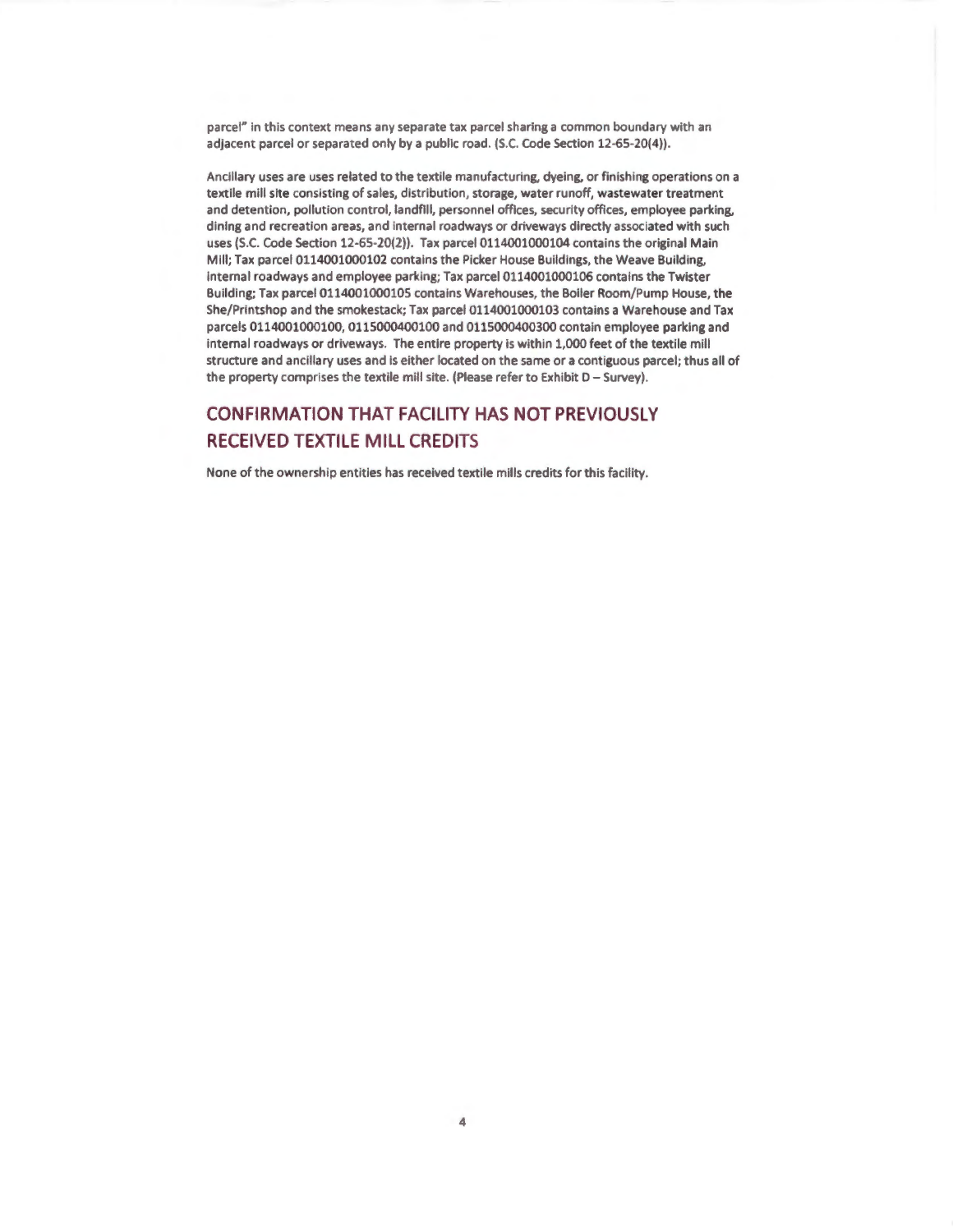## EXHIBIT A- EVIDENCE OF USE/CLOSURE OF FACILITY



udson Mills, ca. 1930

#### **Milliken announces plans to close longtime Greenville textile plant**

**bbblie Word | rword2@greenvillenews.com**<br>Jedanie 10:37 am EST Feb. 15, 2015 | Drgman populatio (FL2T en EST Feb. 11, 20

**Longtime Greenville emoloyer Milliken & Co. announced plans Wednesday to end operations at its Judson plant** which employs 200 people

The company will start winding down operations at the facility first purchased by Deening-Milliken in 1927. The  $p$  **plant is expected to officially close in October. a company spokeswoman said.** 

The private, multinational company based in Spartanburg said in a statement it's closing the Greenville plant to reposition manufacturing assets and modernize operations to remain compatitive in new and fast-growing markets. Existing operations will be consolidated with other Milikan facilities.

**The Judson plan1 produte\$: yern used in mhlr** ma ~llCl nng **locatJons 10 make fabnt Ml1l ken spok.,woman**  Berbare Hasksma said corporate leaders spent the day Wednesday at the Greenville plant meeting with staff She said corporate staff plan to meet with each employee impacted by the facility closure

> **WE FOUND THE BENEFITS YOUR JOB DOESN'T OFFER.**

FIND LOCAL JOBS

**USA TODAY** 

•

The company plans to give Judson associates pnortly consideration and first right of refusel at other company locations  $n$  Laurens, Union and Anderson counties. Heeksma said

Milikan's website advertsed 28 positions available today, some **baited m New Yort, lndlena. Lot.JWna. Mzona, Georgta end Canada** 

A LOOK BACK AT THE UPSTATE'S RICH TEXTILE HISTORY

Greenville News orticle, February 11, 2015

Placed on 300 acres just outside the Greenville city limits and near the spur for the Southern Railroad, construction on Judson Mill began in 1910.<sup>1</sup> The original plant was designed by Lockwood Greene Engineers and was owned by a conglomerate of Northern textile magnates. Locally, John lrving Westervelt, a successful Greenville mill manager and financier, managed the day-to-day operations of the mill.

In 1924, one of the original investors, the Deering-Milliken Company, began quietly acquiring a majority of the mill's shares.

By 1927, the entire operation at Judson had become a Milliken enterprise. They continued to operate the plant until February 2015 when the facility closed and its employees were moved to alternate locations.

<sup>1</sup> John E. Wells and Robert E. Dalton, "The South Carolina Architects 1885-1935", (Richmond, VA: New South Architectural Press, 1992), 110.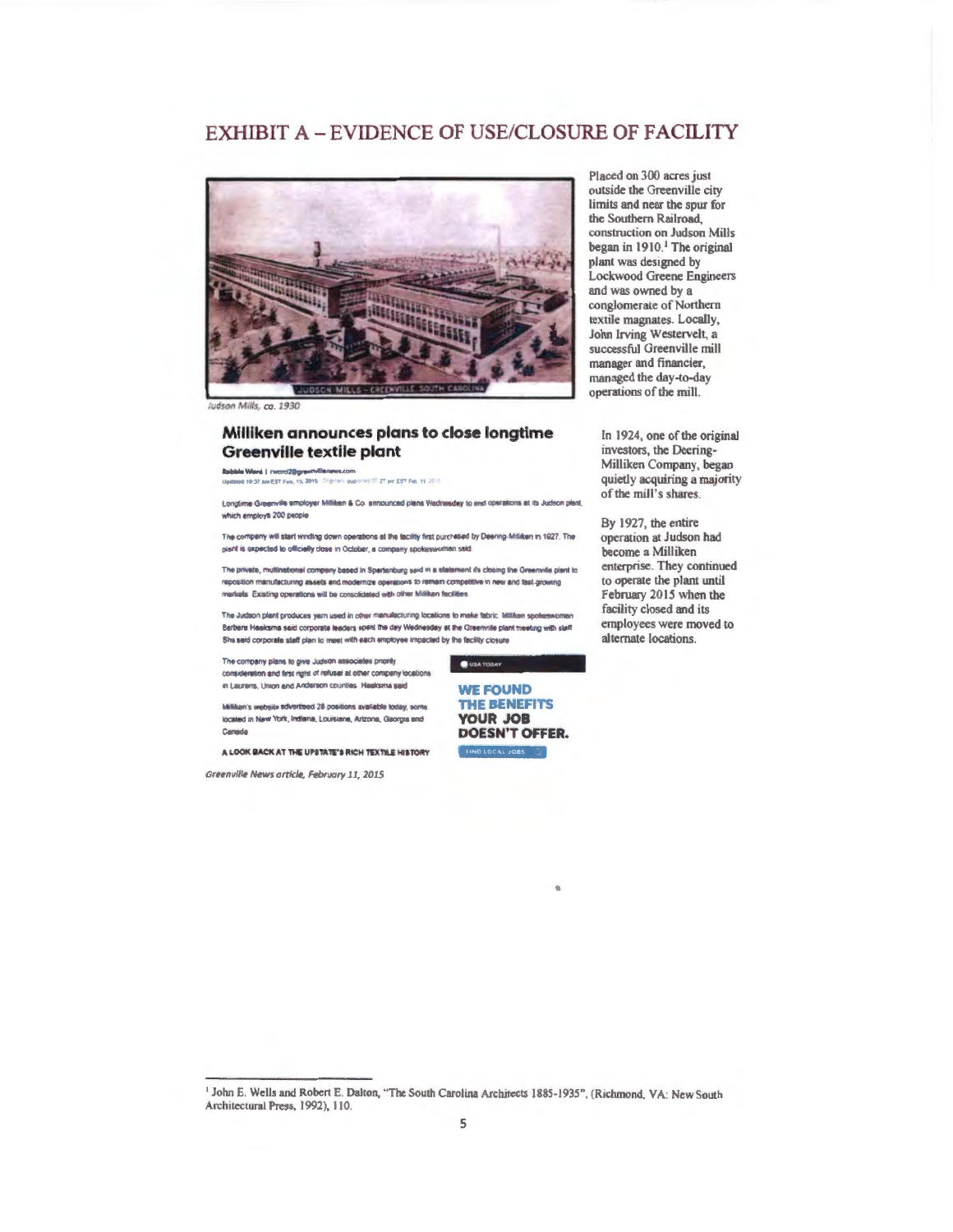EXHIBIT E - LETTER FROM APPALACHIAN COUNCIL OF GOVERNMENTS